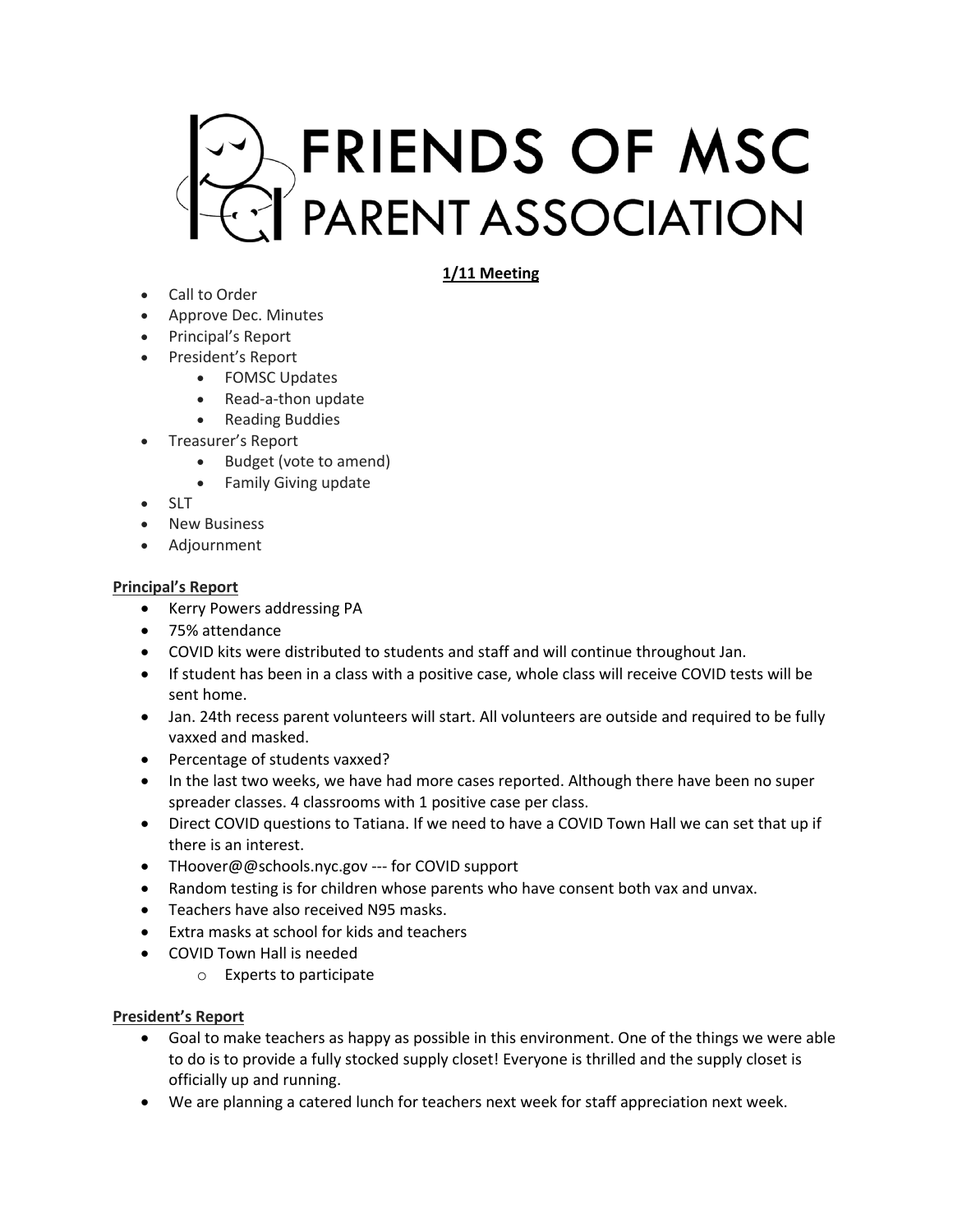- Recess volunteers
	- o Parents back at MSC!
	- o Meeting for all volunteers
	- o Sign up on the website to volunteer and be a presence at school
	- o Email PA or Malaka
- Swag is still up on Bonfire. Get it while its hot!
- Volunteer needed for the MSC website
- Togetherhood is adding a chess program for elementary school

Read-a-thon Update:

- Half the school is registered
- 32,000 min of reading thus far
- Over \$13k (net) in donations
- Goal is \$20k
- Supporters for the Read A thon are fantastic!
- https://www.read-a-thon.com/school/manhattan-school-for-children-ps-333\_44519

Reading Buddies

- Check your email for information on reading buddies program
- We are excited to share that, this year, the 8th Grade Legacy Project will be participating in the After School Virtual Reading Buddies Program developed by 2020 MSC alumnus, Benjamin Epstein.
- Elementary families who are interested in having their student(s) paired with an After School Virtual Reading Buddy should email copres@friendsofmsc.org by January 17.
- Please include:
	- o The name of the elementary school student
	- o The grade of the elementary school student
	- $\circ$  The name(s) and email address(es) of the elementary school student's parent(s)
- All efforts will be made to accommodate everyone but we cannot guarantee that everyone will be paired.

## **Treasurer's Report**

- Budget was amended and we need to vote on the changes.
	- o Expenses have been reallocated. Primarily in the supplies and water.
- \$87k pledged/raised to date
- Goal is to raise \$110k! So close!
- We can still raise money through vax incentives through folks who get their first shot.

**SLT**

- Darlene Gdasi representing
- Parents have questions about report card and decoding the information and accessing the reports.
- Please send your questions re: report cards/progress reports to Darlene directly at Mom2Honor@gmail.com

### **New Business**

• RSF Day will be in early March